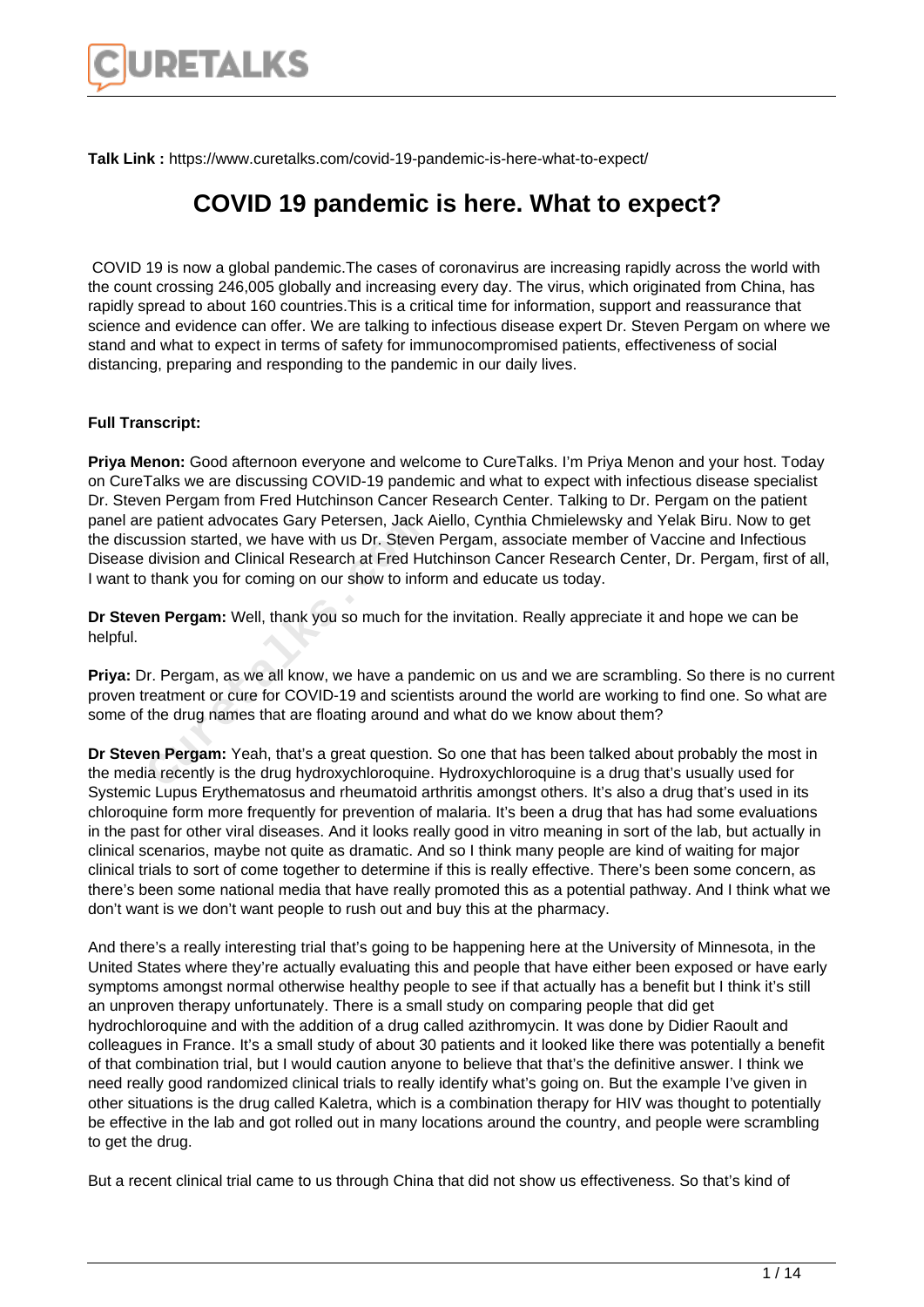

fallen out of favor. So I think we need to be cautious about all these different agents that are talked about early. The ones that I think are most potentially exciting is there's a drug called Remdesivir which is a drug that's produced by Gilead. And there is an ongoing randomized clinical trial for patients with some more severe disease, they have to be hospitalized and on oxygen to be eligible for that trial. Previously it was being given, you could get it through a couple of different mechanisms. But now it's only through the NIH trial. And that I think the early data looked promising in that, but that, again, is still ongoing. So we'll be waiting to see what the results look like from that.

There's a new drug and that is being investigated in Japan, which is not currently available. There have only been some early reports in the news media about it, but none of us have seen actual data. And I believe the name is (not-audible). I am probably mispronouncing that in this delegate, but there's too many names out there. But that's another one that's being discussed on a couple of different levels, but we haven't actually seen much of that data yet. And then there are some other aspects that are interesting. So there's a drug called Tocilizumab which is an IL-6 inhibitor that's used primarily in cancer therapy that has potentially some have thought that this might be beneficial in preventing some of the really severe pulmonary complications late in disease. But again, very small studies, need more data and it's an incredibly expensive drug, so very hard at the moment to consider that as a worldwide usage. And I think not enough data to suggest that it's useful for all patient populations, and certainly not for the person at home.

And then I think what's most probably the most promising of all is people with convalescent serum. So what you can do in patients who have been exposed, those who've had COVID-19, if documented, COVID-19 have recovered, their serum and then do passive transfer of that serum to patients who are really ill, that provides an opportunity to potentially treat patients with preformed antibodies, and that might really help them. And there's been a lot of data with other viral diseases that has shown a lot of benefit from that regard. So that is probably the most exciting. There are another group of agents that are being worked on and those are specific monoclonal antibodies that people are focusing on specifically for treatment, they're being developed to target the virus. There are other agents that are out and being discussed which are sort of homologues for ACE2, which is the primary receptor on in the body for COVID-19. But those are all early in the process. And none of those are really at a place where they can have widespread use. So really, the answer is we don't have a proven drug yet. And so the best approach to prevent COVID-19 is to not to really work on social distancing, washing your hands and then staying away from getting it in the first place. covered, their serum and then do passive<br>an opportunity to potentially treat patients<br>id there's been a lot of data with other vira<br>So that is probably the most exciting. Then<br>e are specific monoclonal antibodies that<br>welo

**Priya:** So, Dr. Pergam, how long do you think it's going to take for an effective treatment to come through at your optimist best, that is, and I will also want to plug this with one of the audience questions that came in asking which antiviral vaccines may be available if this returns next fall?

**Dr Steven Pergam:** So let me take the first question first, how soon can we have a trial that shows an effect? I think that there's so many cases that are developed around the world at the moment, clinical trials are enrolling rapidly. That's a matter of getting those trials analyzed and presenting your data on a national level and an international level. And what's been really wonderful about the experience if there is one good thing that's come out of this is how much research has been produced around COVID19 so quickly. So the rapid dissemination of information through preprint articles and word of mouth has been very important. And so I think some of those early data will be quickly presented. Journals like the Lancet, or the New England Journal or JAMA are really ready and prepared and getting fast turnaround for reviews to get these trials into public record so that people can use them to make treatment decisions.

My hope is that sometime by maybe the end of April, early June, we'll have some early results from some of the data from China regarding the rest of the trials that they've done, there will be additional data on hydroxychloroquine and other combination therapies or combination therapies including Remdsivir and hydrochloroquine that will be coming out from China and other locations like Italy. There are a lot of ongoing trials in those areas where there's a large amount of disease and hopefully some of those will help inform what we're doing for the next few months. So that would be potentially the best case scenario, it might take longer than that. But that I think is what many of us are really hoping that we'll get some, some hint of what might be effective. I will warn people, it's possible that all of these therapies that we've been talking about at the end of the day don't show much benefit. Antivirals are more difficult to produce than antibacterials in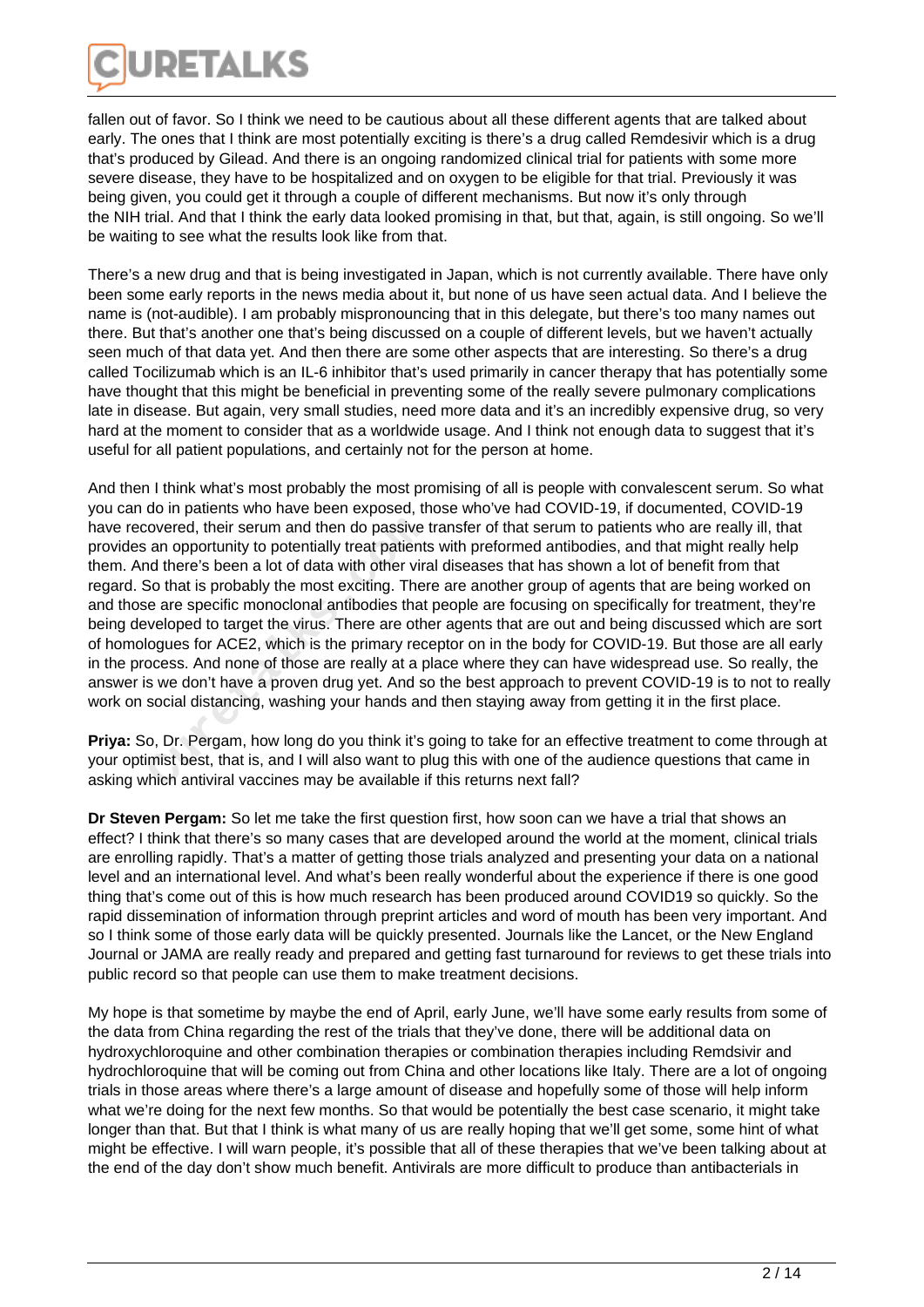

many ways. And so it does take a little more time and a little more, a little more effort to sort of put them together. So it may not be immediate.

In terms of vaccines, I think most would argue that in a best case scenario, we might have a vaccine in maybe a year or a year and a half. There is at least one vaccine trial that is ongoing. There are others that are planned, on there's a company called Moderna, which is doing a vaccine trial with an RNA based vaccine But a lot of these are very early in the phases. Vaccine trials in general are incredibly time consuming because they have to demonstrate efficacy. They have to demonstrate safety and there's a rigorous process to get vaccines approved. So my expectation is a best case scenario with a vaccine is a year and a half, and that would be moving the process quickly. So I think we need to be focusing on prevention – again, because that's going to be really important. So I would love to have something earlier than that. I think that's probably being realistic.

**Priya:** Thank you, Dr. Pergam. I'm so I'm just going to hand this over to Gary Petersen so he can start with the patient panel as well. Gary, you're on air, please ask your questions.

**Gary Petersen:** Yes. Thank you, Doctor very much for a couple of things. The first of which is – The first patient actually landed from China to Seattle Tacoma International Airport on January 15. So you have the longest experience and all of us on this panel have defeated to some extent a terminal cancer and as a result we have immune systems that are very, very badly compromised. So I would like to know if you had a lot of experience with the Seattle Cancer Care Alliance with people with immune systems that have been compromised. And given that are there things that can be done for that set of people who get the disease that can help them improve?

**Dr Steven Pergam:** So that's an important question. Some of our goals in the way we treat patients here is we have a really robust system of infection prevention, to hope that we don't get patients that are infected in the first place. And although we've had cases that probably have been in the community, and there's been some spread at some level, a lot of what initially happened was it was not detected. So we had a patient come in January, but we were not seeing large components of community spread in the early phases. So only recently in the past four weeks or so, we've really been in a situation where there's been community transmission more prominently. At the moment, we have not had a large number of cancer patients who've been infected and we've seen so far a variance in what they look like. We've had some that have come in very ill. nised. And given that are there things that<br>help them improve?<br>**Example 18 and the proper Set of the proper**<br>a really robust system of infection prever<br>place. And although we've had cases that<br>read at some level, a lot of

We've had some that have come in with mild symptoms, and we've had some that have recovered. So it kind of depends a lot, as you can imagine, cancer is not one particular illness. It's a varied mix. It's the people on therapy. It's people who've read recovery. It's people that have transplants, it's people that have hematologic or bone marrow cancers, and so it's quite different. And the level of immune suppression is varied amongst those groups. So it may be very different. The other thing that clearly we know is a risk factor is not only having potentially a cancer, a malignancy, is also the things that come along with it. So often, we see this in people that are older, people that fit the age criteria that would put them at higher risk for developing complications from COVID19, being 65 and older for sure, people that have another organ dysfunction.

So either lung disease or heart disease or kidney disease can also increase your risk. So I think the combination in my view is really what puts cancer patients at most at risk is that common combination of comorbid problems, things that they have in their health history, beyond their cancer, the addition of immune suppression or the cancer itself, and then age which oftentimes is associated. So I think, right now, unfortunately, my colleagues in New York are probably seeing a lot more of these cases and have more experience about the variety of what they're seeing, because it's transmitting much more prominently in those areas. But I think for us, it's been really trying to identify these patients early and watching them very closely. What we do know is that patients who develop this particular illness can present with mild symptoms initially. So it's important to reach out to your physicians and talk to people ahead of time to call ahead to your clinics.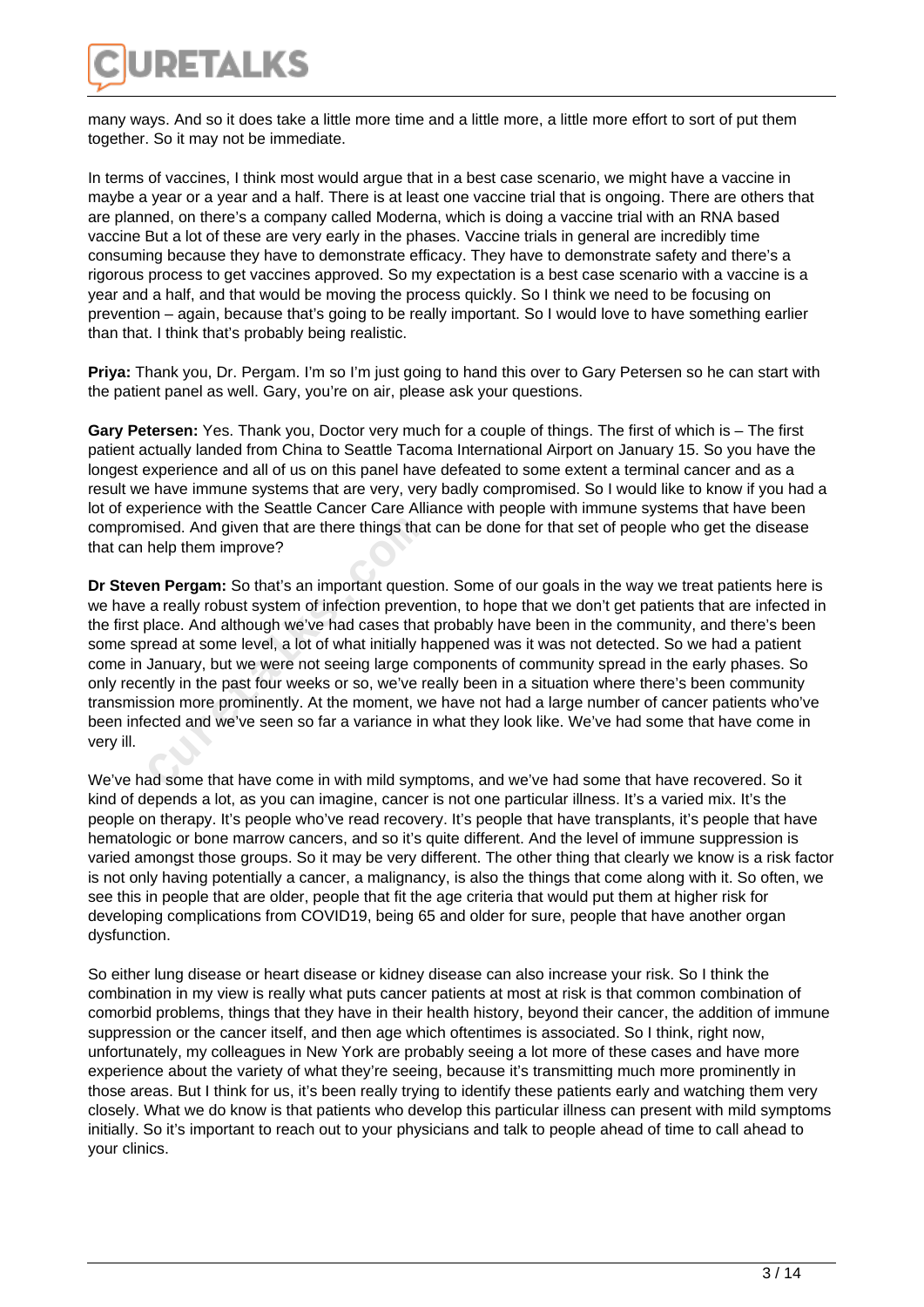

If you have fever, if you have a cough, notice shortness of breath. If you have, you know, a new onset diarrhea that's really unexpected and not related to one of the medications you're on. Or if you are developing a sort of general sort of muscle aches and really profound fatigue that is not expected. We've seen some patients present with headaches and there's a whole variety of complications, but usually a couple of those symptoms together would be something that we would recommend at least telling your team, I think I might have something going on and let them sort of walk them through the next steps because sometimes the best thing to do is not go directly to your clinic, but to stay at home and see how those symptoms progress. If it's really important for you to be seen, your cancer doctors can advise you the best way to do that safely. So if you are infected, you don't infect others during your arrival on your evaluation in the clinic or in hospital space.

And if you are feeling sick enough that you're feeling very short winded, and you're really concerned, you have a fever and you don't have adequate cells to fight infection. And that would be a time when you want to call ahead to the emergency room or your care team and say I need to be seen right away, and they can help you sort of sort through that process. So there's a lot of different ways to do that. But I think, our estimations and our thoughts are that patients who have cancer who developed this will develop more severe complications. Because, in general, what we've seen is that if you're older in your 70s and 80s, and you develop complications, we know that people as they age, develop more immune deficits. There's a particular condition called immune senescence, where your immune system is a little, it's sort of ages along with you, and so it doesn't fight infections as well. And our assumption is that, if that's true, that that's the population that's getting very ill, that it might be that as people who don't have adequate immune systems get these illnesses, they will get more sick.

So I think the key pieces, again, is just sort of watching yourself, watching your symptoms, talking to your teams, and letting people know ahead of time before you come into the clinic. I think those are really important concepts to get across. And we can talk about prevention strategies in a moment. But I think those are some things that I think are the most advantageous and what we're really worried about is people developing pulmonary complications. We've seen some patients develop heart involvement or myocarditis, or inflammation of the heart has been described across the world and in patients who develop this complication. And the other thing that we've seen a little more frequently in these patients is thrombotic complications where they get blood clots in their veins. And that seems to be from the inflammatory process itself. So those are some of the early findings that I think that people are describing in patients and the data on cancers, actually not very deep at the moment. Example illnesses, they will get more sick.<br>
K the key pieces, again, is just sort of wather that the key pieces, again, is just sort of wather that left<br>
that is the concepts to get across. And we can talk<br>
the things tha

There's a small paper in Lancet Hematology that describes 18 patients. There's bits and pieces in some of the Chinese literature, but there's not been much that is really sort of separated out into different groups and what their complications are, they're usually lumped together which makes it hard to sort of advise people about what we should expect to see. Again, we've been really lucky, a knock on wood, that we have not seen in a large number of cases, but we're fully expecting to see more in our system as it spreads in the community more and more.

**Gary Petersen:** Recently, we've at least a small, I guess about probably 50 people in our IMF support group in the last two weeks have seen two people come down with infection, one of which was, "an unknown virus" and passed away very quickly with pneumonia, double pneumonia, that type of thing. And that's the kind of thing that just happens to us, we get sick. And it just happened, it overcomes us, our immune system is lower. So, one of the things that I've read recently, it might have been a similar article to yours was that this is caused by some, the lung damage is caused by a cytokine storm. And we see the cytokine storm ourselves from CAR-T and the same thing happens to us in CAR-T. But everybody has now at least the myeloma folks have found ways to prevent the CAR-T from creating the cytokine storm that kills us. So I was wondering if something like that might be applicable. And I'm just asking this because I just read an article and it just made all the sense in the world to me.

**Dr Steven Pergam:** Yeah. So there is a drug for CAR-T cell therapy, there's a drug called Tocilizumab which is an IL-6 inhibitor and IL-6 seems to be a primary driver of a lot of this cytokine storm. And there's actually a lot of interest in that being a potential therapeutic option. The problem with socialism as its cost, so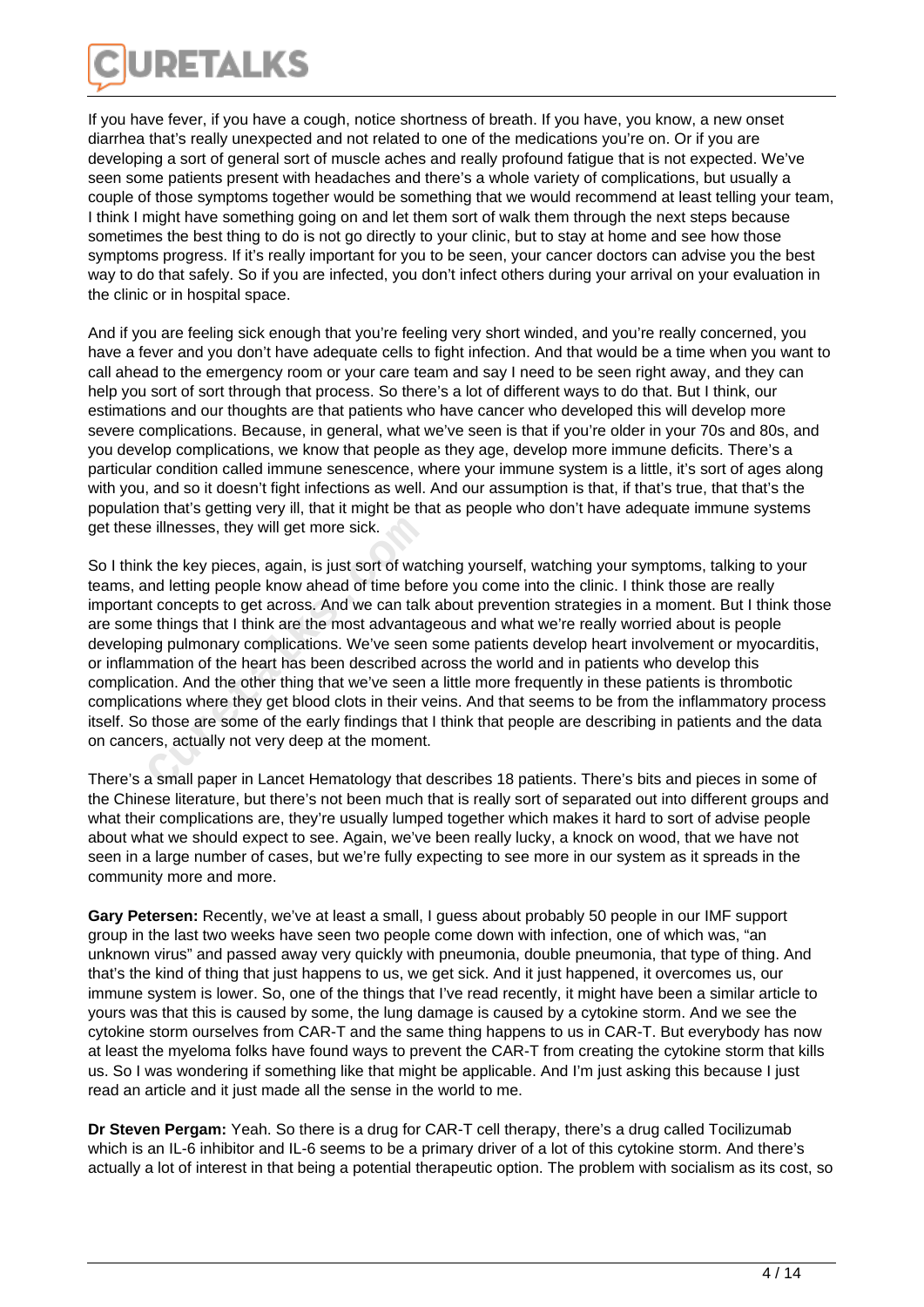

it makes it hard to sort of widely use it. Yeah, well, nobody cares about cost, right. We have to focus on that, I guess. But I think the important thing is it's actually a little bit of a shortage because people have been using it around the world to try it as a potential therapy. So I think there's a lot of interest in that, that if you could turn off this inflammatory response from the virus, is that enough to protect patients? We don't know. We do know that involvement in the virus itself can cause damage to the lungs. So it may not be sufficient. But it could slow down the process and allow people to recover.

There have also been descriptions of this being used to prevent people from needing to go to the ICU and to need to be on a ventilator. But again, because there isn't really a lot of data yet about it, we've been looking at it and I think, have even used it in a couple of situations but it has it right now we just we just don't know enough about the best way to use it. My colleagues who I spoke to, in detail about this in Italy are doing studies with this now and one of the comments that they made to me was they said, you don't want to do it too early, because if you give it too early, you don't get the benefit. And you don't want to get it too late because then it's too late to help people. So trying to find that sweet spot where it might be helpful is part of the challenge. But I think it's a great point and one thing that we're looking at closely. The other, compared to that which is a little more of a blunt instrument is something like prednisone or systemic steroids, which is sometimes being used in people with really severe lung disease.

And there's a lot of debate about whether that is beneficial or not, because usually that weakens the immune system further. And it may help the short term process but doesn't help the long game. So it's unclear that that's beneficial. And again, those are studies that are ongoing. I'll say this. I can understand the frustration from a cancer patient. You want to hurry up and get these studies done and figure this out. It is super important and I know everyone is focusing highly on what are effective therapies. This is a process that is necessary. If we run too fast, and we put all of our eggs in one basket and try to figure out that that is the solution, then we find that it doesn't work. We've really sent patients down a negative pathway that hasn't been beneficial to them. So I think all of us need to be cautious about stepping up to new treatments, but we're looking around the corners, we're pulling up new agents, they're out there, communicating with pharmaceutical companies on a regular basis for products that they think might be helpful. ration from a cancer patient. You want to<br>important and I know everyone is focusine<br>ecessary. If we run too fast, and we put al<br>ion, then we find that it doesn't work. We'<br>een beneficial to them. So I think all of us<br>elook

And there's been a lot of support from the cancer community with different ideas. And one thing we are doing is we're talking on a regular basis with our transplant community, both in Europe and in the United States to try to understand what are the best therapies that people are seeing and what the results so that might be beneficial. Those calls are happening at least once a week so that we can quickly update guidelines and give people new information depending on what people are seeing. So we're all talking through different channels about what they see and what you're finding effective. It's been really helpful from that perspective to talk about that. But the tocilizumab is interesting. And I think there's a lot of people that would like to see more about this, but I think those trials are coming.

**Gary Petersen:** Okay, well, thank you so much, doctor. We have a time scheduled for this and I think I just ran over mine and it's 10 minutes per person. I am going to hard break right now for Jack. .

**Jack Aiello:** Thanks, Gary. And thank you, Dr Pergam for being on this call. I wanted to ask a couple of questions. Some patients are dependent on blood products, any chance of transmitting the virus via blood transfusions of any kind?

**Dr Steven Pergam:** Not that we're aware of. There are specific blood transfusion organizations that have come up with some specific guidelines for when and if you can donate blood. So there's a lot of work being done in that space, to better identify that. We are not aware that that's a particular pathway of infection. This is a primary respiratory infection and usually respiratory infections are not transmitted through blood. So for flu as an example, we don't necessarily expect that if somebody had the flu the day before and you collected blood and gave it to someone that they wouldn't necessarily develop the flu. The organism itself has attachment points at places that are primarily focused in the airways and in the lungs, although there are many other locations in the body as well. And so, I think for most individuals, we don't think that that's a primary method and there is going on in that space.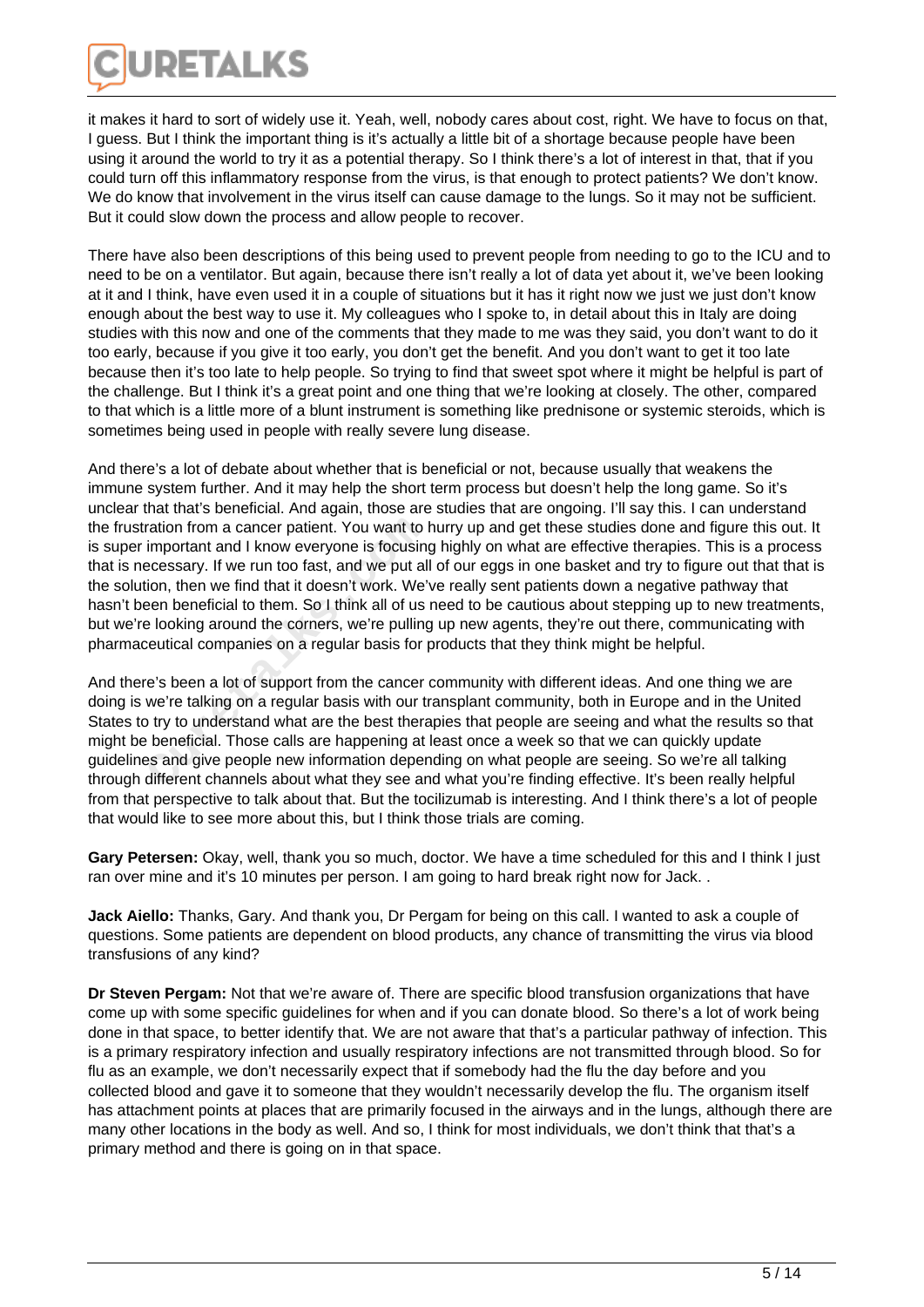

The problem is, is that some of the tests we use to identify the virus are these PCR polymerase chain reaction and then what we find is parts of the virus. But we can't tell whether it's alive or dead. And so and I think in a lot of situations, they're just being cautious about how blood donations are happening. There have been new regulations that have been put in place to help protect against that. So I think blood transfusions, I would not worry about, there's a lot of work and a lot of people that are in that space trying to protect patients who are getting blood transfusions. I would say one of the challenges that has come up that was a surprise to us was that blood transfusions have been difficult to get. So getting an adequate blood supply was something that was unexpected, because as all these social distancing efforts have taken place in Seattle, it got harder to bring people in to do blood donations.

So there's been a lot of work here to expand that. And even a lot of our staff at the Seattle Cancer Care Alliance went in and donated blood because we wanted to make sure there was adequate supply and I think we're in good shape now, but that's been something that's happened naturally, which was a bit of a surprise. And it makes sense in retrospect, it wasn't something we'd planned around.

**Jack Aiello:** How reliable is the COVID19 testing? Are there a higher than normal percentage of false positives or false negatives?

**Dr Steven Pergam:** Well, there's a bunch of different assays out there. The WHO assay, there was an assay that was developed in China. And there are a number of other assets. We have one here that was developed in our own lab. It's hard to know exactly the performance characteristics of these lab tests. What we've seen is that people that are positive clearly are infected, have symptoms that are consistent. There's been reports of false negatives where initially someone is negative and then they develop more prominent symptoms and they're tested again and are positive. It may be that people are tested at time points where there's not a lot of virus in the nose or in the nasal pharynx where these nasopharyngeal swabs go. So it may just be a timing issue, rather than the amount of virus that's there. Sometimes it's also a sampling issue that these nasopharyngeal swabs are kind of uncomfortable, if you've ever had one, they kind of poke in the back and kind of almost go to the back of your throat. Figure 1 is that people that are positive clearly<br>
oorts of false negatives where initially som<br>
ns and they're tested again and are positiv<br>
ot a lot of virus in the nose or in the nasal<br>
be a timing issue, rather than th

And so if they're not done correctly, you may not get enough of the virus. So there's, it's not clear, we've not seen a lot of false positives, ones that repeated negative right away. I can't say that I can tell you, if any. And generally, what we've seen is we've seen if the test is positive, it's positive. I can only think of one case out of all of the patients we've seen here that was negative initially, and then had a test that was positive later. And that might have been somebody that had a late exposure, and then developed more complications and had more development of disease. So my sense is that false positives on our site at least have been relatively infrequent. Excuse me, false negatives have been relatively infrequent. But I think what's been reported, at least in many places is about 20%. And that's not at least what we're seeing. But I think it really depends on the performance characteristics of the assay itself and since there's a bunch of them out there, it is really dependent.

My general take on this is there may be patients that have really severe pneumonia that don't have a lot of virus in their nose. But I don't think the data supports that at the moment. It looks like the nose and the nasopharynx are places where there should be plenty of virus. So it may be related to testing, it may be related to the specific assay. But I think as time goes on, these assays are going to get better and better. And they're going to be more specific. So I think the issues with false positives is probably going to be something that will dissipate over time and certainly false negatives. We hope that will dissipate as well.

**Jack Aiello:** And then just maybe a quick response to the question that I'm going to follow up with Gary's, we talked about immunocompromised patients. And you indicated that there's a lot of heterogeneous there in terms of not all cancer patients are the same. Are there any kind of lab markers, we're getting blood tests all the time that we should look at to determine our level of immune compromised?

**Dr Steven Pergam:** Yeah, I mean, there are some things that are helpful, I guess. So, first of all, there's no great single marker that I can send on anyone that tells me your level of immune compromise. So there is no perfect assay that will tell me that you're at risk for x infection or our y virus. It's just not easy to do. Our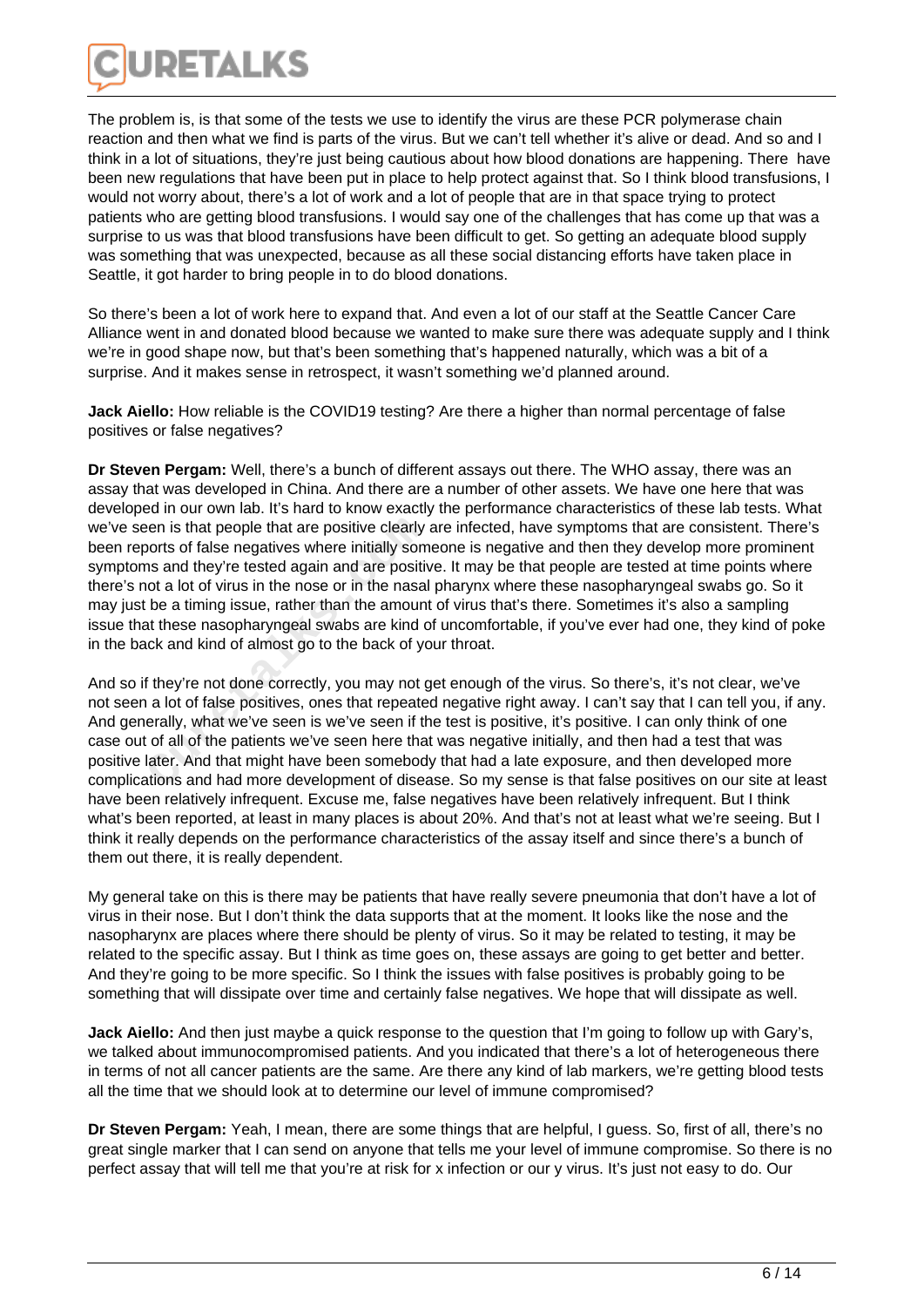

immune systems are incredibly complex. And we've seen this with cancer therapies where when you knock out a component of the immune system, you're at risk for complications that we would never have expected. Certain infections that are rare in most populations, but show up because of the way the immune system has been affected that's targeted to one small aspect of it. But what we look at generally is I would think that patients who are getting treatment for cancers that involve the hematologic system, so particularly people that have weaknesses in their immune cells, so if you look at your neutrophil count, if it's really low, if you're below 500, we would expect that you would probably be at increased risk.

Patients that have low lymphocyte counts, so very low, what we typically assume are agents that are fighting against most viral infections, those are low, those potentially put patients at risk. And then patients who are getting therapies that might weaken their ability to produce antibodies against a viral infection might make it so that they have more complications too. So a drug like Rituxan which is used a lot of times in patients with lymphoma might either lead to a prolonged shedding of the virus because you don't produce adequate antibodies or potentially more complications. It's entirely possible and we don't know this for sure, but that some of these therapies may actually not be all bad. It is possible that certain components of these immune therapies or the treatments that patients are on may limit the immune response and may help you to prevent getting severe inflammatory conditions in the lung.

What we're not sure is whether that's all good because it could be damaged as the virus continues to replicate to the lung specifically from, the virus might not be in the best interest. So there may be two different ways that the virus can cause problems. So in general, those are the things that didn't get the most easy to look at for most patients. So they look at their complete blood count, and look at the levels. If their neutrophils are low or their lymphocytes are low, that's probably a good predictor. And if they are getting immune globulin or are told their immunoglobulin levels are low, that might be another potential indication that they might be at increased risk. And generally, it's people with bone marrow cancers or cancers that involve the immune system itself, that I think are probably going to be at the highest risk.

**Jack Aiello:** Thanks so much. I'll turn it over to Cindy Chmielewski.

**Cynthia Chmielewski:** So thank you so much for spending your time and I was just following up a little bit with Jack's question. Most of the patients listening to this show would be myeloma patients and myeloma is a cancer of the immune system. So I guess we're pretty much at risk. But also, in our, like monthly labs, we usually get our immunoglobulins checked IgG or IgA or IgM. Now if those levels are basically within the range, would you consider it not being as immune compromised as someone whose levels may be off range? ook at for most patients. So they look at thils are low or their lymphocytes are low, the globulin or are told their immunoglobulin l' might be at increased risk. And generally he immune system itself, that I think are p<br>

**Dr Steven Pergam:** Well, I think myeloma is a particularly challenging group, because the disease itself involves the plasma cell. And what we've known for a long time is that myeloma patients tend to be at higher risk for developing viral complications. And for a lot of you, I'm sure and you're also on if you've had an auto transplant or you've gotten CAR-T cell therapy, many of you are on maintenance therapies with things like bortezomib or lenalidomide and so we don't know exactly how those long-term agents might affect you. So my expectation is that if you have a normal immunoglobulin level, that's good, that doesn't hurt you for sure. But not having an immunoglobulin level, that's low does not mean you're necessarily protected. So I wouldn't imagine your immunoglobulin levels are necessarily predictive of safety. I just worry about people who don't have adequate immunoglobulin levels that their body's not producing enough immunoglobulin by their B cells and some of the other immune processes that work in that way. And that would be and that's probably more of my issue from that perspective. So I don't think having a normal immunoglobulin level means you're not at risk. So keep in mind that myeloma patients are probably at increased risk because they have an involvement of the immune system itself in how we address infections.

**Cynthia Chmielewski:** Okay, so consider increased risk we need to take increased precautions, I guess. But many of us are still in treatment and I have to travel to our treatment centers, what precautions should be taken, should we be wearing masks? Do you think we should be talking to our colleges about maybe for a few months trying to do an oral therapy? Should we skip the dex for a while what types of recommendations would you make for myeloma patients in treatment?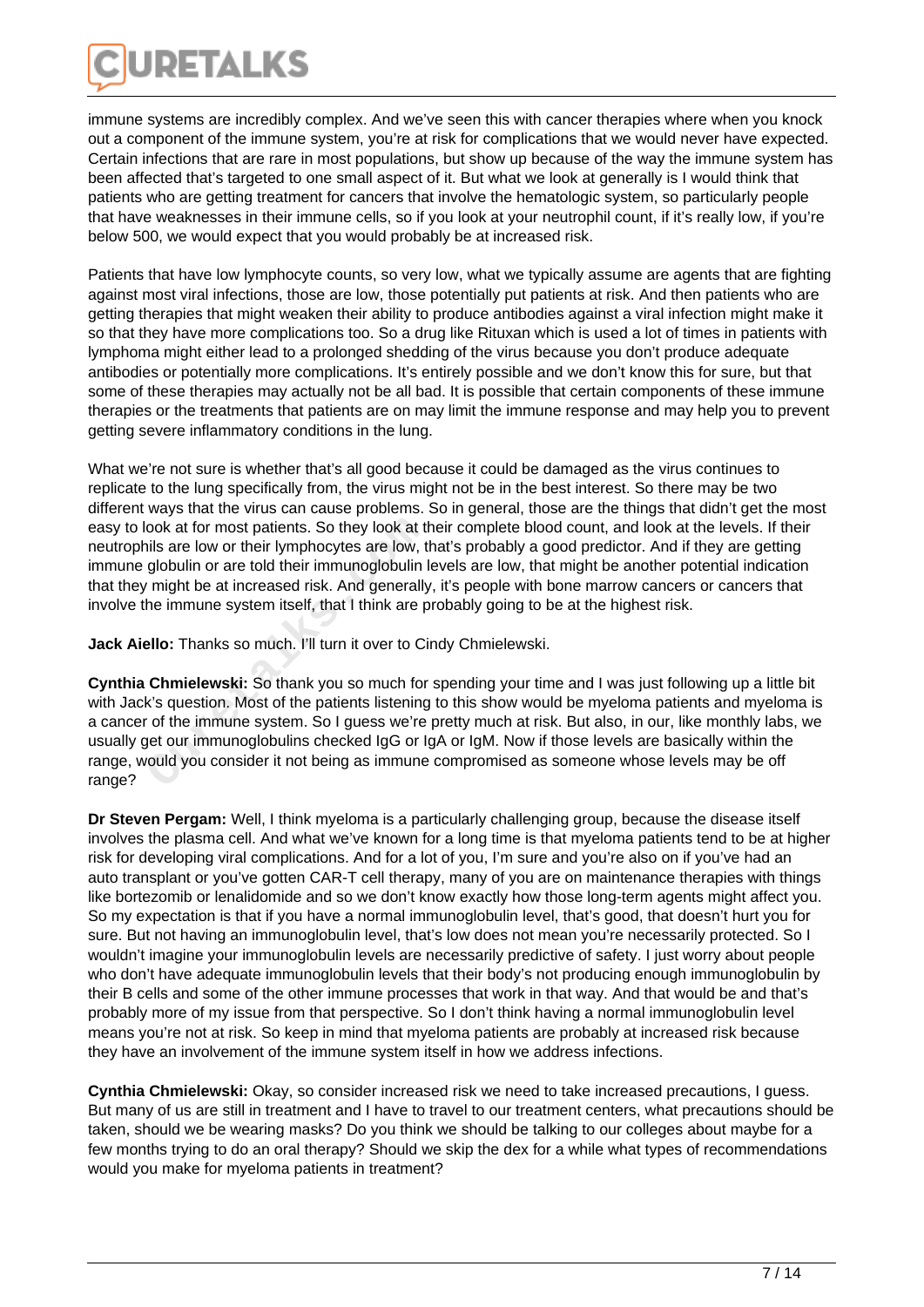

**Dr Steven Pergam:** Yeah, it's a really important question. I think the way that I focus on this first is it's really important to talk to your oncologist and to keep in mind that they're the ones that are going to give you the best advice about how your disease needs to be treated. For some of myelomas, they're in a position where they can go on oral therapy, and they can be monitored from a distance. They don't need to be seen every week. And it might be an opportunity to talk about telehealth where you could be calling in or video chatting about your current symptoms and how you're feeling and if you could avoid coming into the clinic that might be fantastic. For others, you have to come in to get infusions, you have to come in to get blood products, you might have to come in for dialysis if your kidney has been involved with myeloma. And so the realistic pieces here are that you need to be seen for your disease.

So whenever possible, if it's possible, talk to your teams about what are options so that you can do therapy where you don't need to be sort of on campus. I would say we're in the cancer center itself. But remember that many cancer centers are incredibly focused on trying to protect you the best they can so even when you do come in they're doing all they can. So in our particular situation in Seattle, everyone who comes in the door goes through intense screening and anyone who is symptomatic gets swabbed for COVID19. For those who don't need to have appointments, we send them on to others, we try to reschedule them at different times. But for those who really need to come in, we see them in precautions. And then anyone who has a diagnosis of COVID19, we follow very closely. We try not to bring them into the clinic whenever possible, so we can follow them closely and monitor their symptoms, we call them basically twice daily to make sure they're doing okay.

And if they do develop more complicated problems, we have them call ahead and go to an ER or we directly admit them for management in hospital. So, what I typically tell people is a couple of things is, there's a lot you can do in your life, to sort of protect yourself. And many of you do this anyways, because cancer patients, they don't always feel the best so they're not out in public places as much. You're also often advised during flu season to not only do your flu shot, but to try to distance yourself from people in general who are sick. So I think certainly staying at home as much as you can, avoiding many activities out in the community, if you can, that are going to be high density. That doesn't mean you have to live as a hermit. Many people have to go get groceries, they need to get supplies for themselves. What if you have a delivery service with your local grocery and they can deliver to your house even better. ey do develop more complicated problem<br>em for management in hospital. So, what<br>do in your life, to sort of protect yourself. *i*<br>they don't always feel the best so they're<br>during flu season to not only do your flu s<br>sick.

Just less contact. So think about every person you connect with and every time you're going someplace, if you work and you're at an office where there's a bunch of people around, talk to your boss and see if it's a possibility that you could work from home because that'd be a good opportunity. Tell them why you are at risk for developing a major complex and have that conversation one on one to let them know that not only do you want to protect your other employees by not bringing in something yourself, but that you are really worried that somebody might expose you to something. And be very clear to family and friends that if they are ill, they should not come to see you. Even somebody with a mild cough or somebody who has a little bit of a sore throat or they're not sure they tell you it's their allergies, just say please don't come see me during those time frames when you're having illness. Use lots of hand sanitizer when you're out in the community. But masking in general, it's not clear that a surgical mask wearing every day is going to be necessarily super protective.

So I would talk to your individual doctors about whether they think that's valuable. And certainly if you have symptoms, you should wear a mask if possible, when going to any appointments or going out into the community. So if you're having symptoms at home, if you have a mask that you can wear, and when you go out into a public space because you have to and that's important and I would really recommend that people with active symptoms not go out into public as possible. And then finally, with your family members, just make sure they know that if they develop symptoms, and it's hard to do this for some people, but to kind of isolate themselves from you, if possible, and to go get tested and if they do have an infection defined, if possible, another place where they could be. That's not always super easy. And there are a lot of issues with how to manage that. But as much as you can stay apart and wash your hands very carefully, that can be helpful, I think, to potentially prevent transmission in the household.

**Cynthia Chmielewski:** Thank you so much. And since we're on limited time, Yelak why don't you go ahead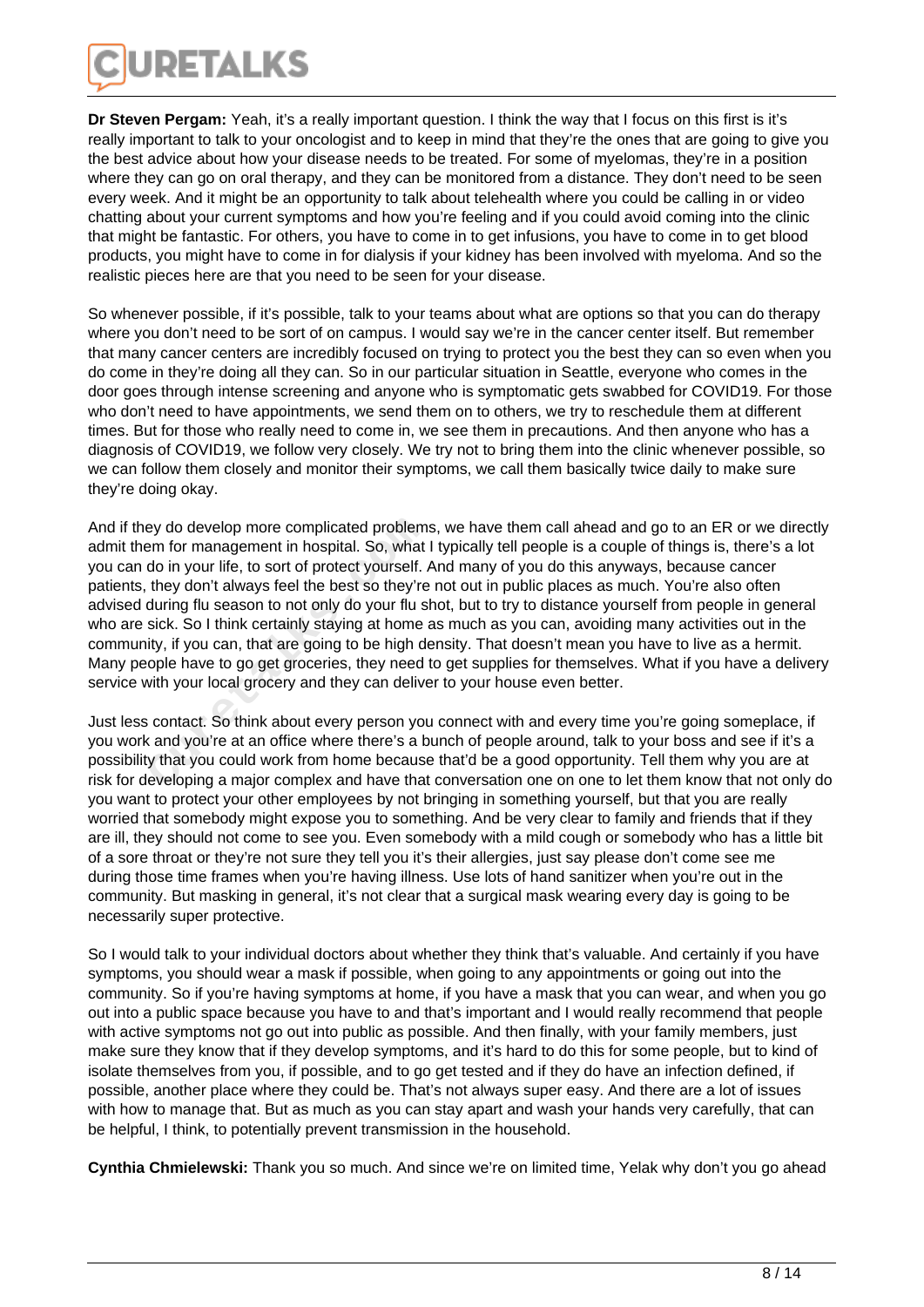

with your questions?

Yelak Biru: Thanks again for time with us today and give us a little bit more information about what's going on with this virus. Can you go back to the basics and explain the difference between bacteria, fungus and virus and if we have a broad spectrum antibiotic why don't we have a broad spectrum antiviral?

**Dr Steven Pergam:** Yeah. So let's talk about that. Those are really different conditions. So bacteria are bigger organisms. Our intestinal proponents of stool are full of bacteria, our mouth is full of bacteria. They live sort of symbiotically with us. And we actually have some types of viruses that live with us that are called bacteriophages naturally, in fact, sort of transmit information between bacteria as well. There are also some viruses that live in our system. Some of you may have had complications with a virus called CMV, or shingles would be another. That's the chickenpox virus. Some viruses that after exposure, we sort of have latently that live in our systems. And so there's a variety of different ways that those can be. But the largest of those groups is fungi. So molds like Aspergillus, and those are ones that really prominently cause an illness mostly in the lung. In patients who have low neutrophil counts, and most prominently in patients who are getting bone marrow transplant and patients that have types of leukemia, where they have very low neutrophil counts for an extended period of time.

And that usually presents as cough and pneumonia and often fever. Sometimes the patients will cough up blood, and those typically are treated with antifungal agents which take often months to clear up. Those are often diagnosed either by blood tests or by doing a bronchoscopy where you go down in the lung and wash the lung with some fluid and then send it to the lab for identification. So fungi are more often exposed in the community. So you're breathing fungi everywhere. So they're, anything that's like bread, mold and things like that are possibilities if you leave anything out for too long it'll, molds are important to break down things in the environment. But I think they are important infections in our populations. Tyria typically leads to things like bacteremia, where you are told you have E.coli in your bloodstream.

Those can cause shaking, chills and fever, something called sepsis where you get really sick and need to go to the ICU. And that can also lead to things like pneumonia or urinary tract infections, and some bacteria can also involve the intestinal lining. Something like C.diff can do that. But those are organisms that we have particular agents for as well. So we've got the antibacterials that target components of those organisms. And it's a little easier when you have a bigger organism like a fungus or a bacteria to identify a particular target. Viruses tend to be small, they replicate very quickly. And for some, they can develop resistance more easily to an antiviral. So we have a couple of antivirals that work really well for specific conditions. So we have a treatment for CMV. We have a number actually at this point in time that are treatments. with some fluid and then send it to the lat<br>ity. So you're breathing fungi everywhere<br>are possibilities if you leave anything out<br>vironment. But I think they are important i<br>eremia, where you are told you have E.cc<br>an caus

We have treatment for influenza, but for most common respiratory viruses like respiratory syncytial virus or metapneumovirus or parainfluenza we don't have particular treatments for those. So we've struggled, they're just harder to find good targets for them. And because they change a little bit every year, they're a little bit harder to find. So with viruses, we really like vaccines. And because they tend to re-target something that is an area of the virus that is conserved, meaning it sort of stays with the virus through all of the generations of change. That's critically important to the virus. And if we can target that with a vaccine and an antibody that can take that out, then that's a great way to prevent infections.

So I think, in general, we have a lot more vaccines for viruses that work really well. Things like measles and rubella have been really effective and are great ways for prevention. And so I think, viral treatments are just harder to develop in. In general, we've had less success with antiviral therapies than we have with vaccines. So Ebola is a great example, where we tried a bunch of different antiviral therapies. And it wasn't clear that any were perfect. But once there became a vaccine that was available, it's really had a big effect in certain parts of the world with Ebola is more of a problem. And that's our hope with this as we get to a point where we can slow this down enough that we have vaccines that are available, and I think Corona virus and some of the coronavirus sort of lineage, particularly this type of Coronavirus has the potential for being a vaccine.

There might be a vaccine that could be used here and there's a number of people that have been working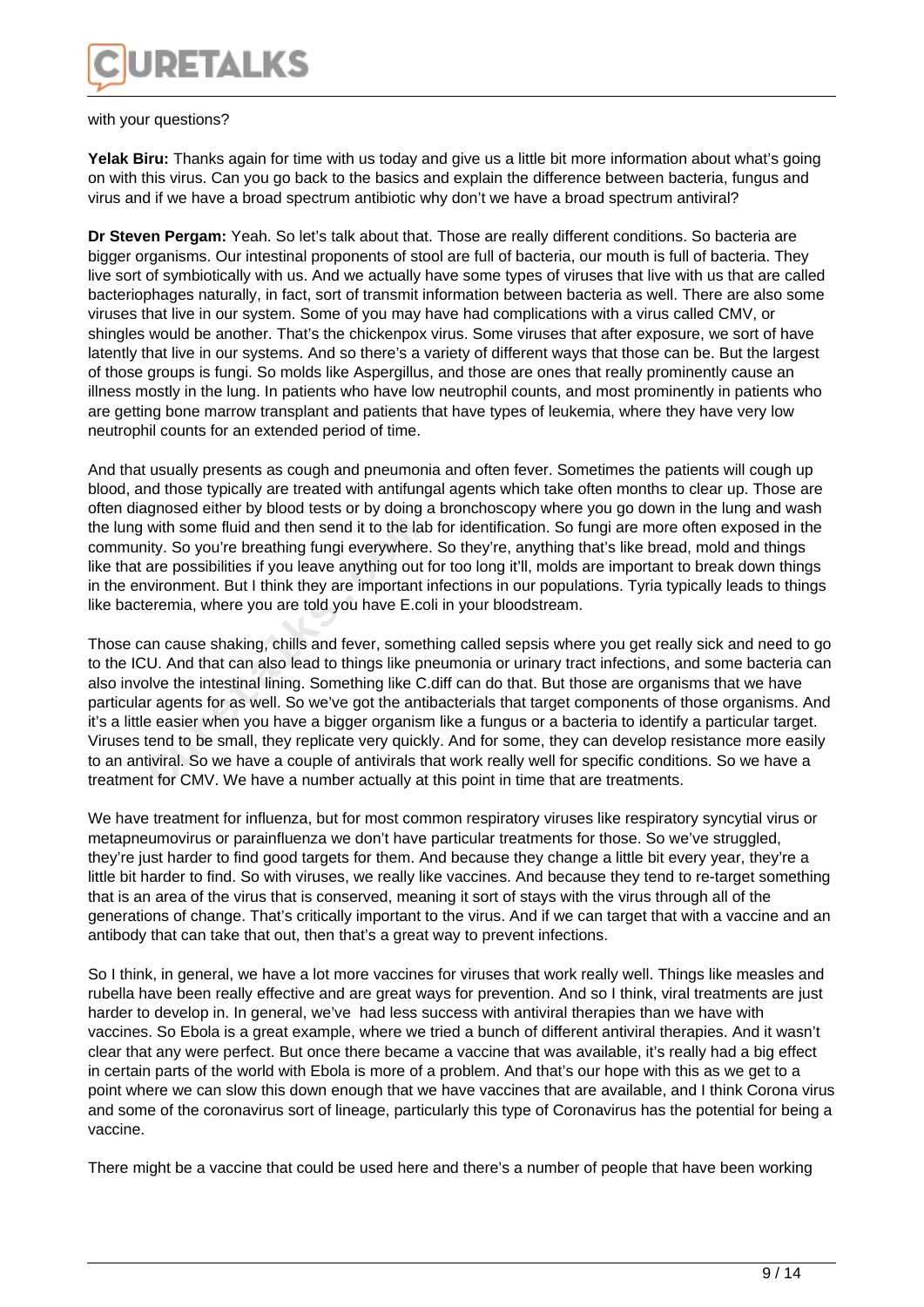

on some vaccines like this, unrelated to SARS, or other related coronavirus infections. So there's already been some preliminary work and those people have really ramped up their efforts to find that but antivirals in general are just a little bit harder to develop. Because these viruses are small, they have fewer targets, and they can mutate more quickly because they replicate so fast. So that is sometimes challenging.

**Yelak Biru:** Okay, thank you so much for that one. Can we talk about the immune compromised area, like most myeloma patients or patients on chemotherapy or other immune compromising therapies, in general have low absolute neutrophil counts, white blood cells and lymphocytes and IVIG. Will the patients benefit from Neupogen shots or IVIG infusion or other immune boosting methods specifically for this disease or avoid opportunistic infections?

**Dr Steven Pergam:** Yeah, I think so for the first point Neupogen, I don't think so. And we don't think then neutrophils themselves provide a huge amount of immune response to Coronavirus. I think it's more the lymphocytes. What we see is that people who are neutropenic or have low neutrophil counts that tends to predict a general immune compromise rather than just that particular component. So neutrophils are really important for bacterial and fungal infections but not as critical for viral infections. One of the reasons with bone marrow transplant, we see a lot of fungal infections earlier post transplant is because your neutrophils are low, and then as you go further out as your immune system takes a while to recover viral infections tend to continue to be problems for long periods. So I don't think getting Neupogen shots is going to necessarily help in this particular situation. That's a great thought. And then IVIG, I think there's possibilities that that could be eventually beneficial.

The problem is, at the moment, there's not enough community immunity to this particular virus in the United States and in other parts of the world. There's not a lot of people who have that we know that they've been exposed to this and so collecting immunoglobulin, we don't think we have enough of the antibody that would potentially protect you if you're given that particular strain. So, as an example, with measles after an exposure, we have measles specific antibodies that we can give to people that focus. We know there's enough measles antibody in that, that we can potentially give it to you and protect you from getting measles complications. With this, we don't know that yet. And some of the work around what's called serology or identifying people who have been infected is really progressing rapidly. blem is, at the moment, there's not enougl<br>nd in other parts of the world. There's not<br>to this and so collecting immunoglobulin,<br>ly protect you if you're given that particula<br>e, we have measles specific antibodies th<br>measl

And I think that'll be very helpful because once we identify who those people are, we can start collecting more immune globulin and having more targeted immunotherapies like immunoglobulin that has higher titers of this antibody against coronavirus that might be beneficial for people who are at risk. So I think eventually that could be something that's developed over time. And what I'm really excited about is thinking about it in a different way is thinking about, like monoclonal antibodies that we use for a lot of treatments for cancers like rituximab, could there be a monoclonal antibody that is directed against coronavirus that identifies it and can help the immune system fight it off. So there's real interest in that area as a therapeutic. But unfortunately, there are no immune boosting strategies. I will tell you a couple of things that I think do help though. And these seem very basic, but getting exercise walking around your neighborhood and keeping fit is important. Eating healthy.

So eating a really well balanced diet and making sure you're taking in good nutrition can help your immune system function better, and then frankly, getting enough sleep. So if you're spending your nights worrying about getting coronavirus, you might actually be putting yourself at risk, sleep as much as you can. These seem like really basic things, but they do really help. And then I think having a conversation with your oncologist specifically about what could be changed in your therapy, to maybe lessen your immune suppression a little bit, is something that is totally worthwhile if you're concerned and that's a conversation that's really important because we don't want to change your immune responses and make your cancer worse. What we want to do is to do something that makes sense that can protect you. It's a balance, it's a really, really tightrope that we're that we're walking. We don't want to put you in a situation where your disease gets worse and you need additional therapy, but we also want to help protect you against immune suppression as possible. And that's why I always recommend talking to your oncologist to really be experts in that area.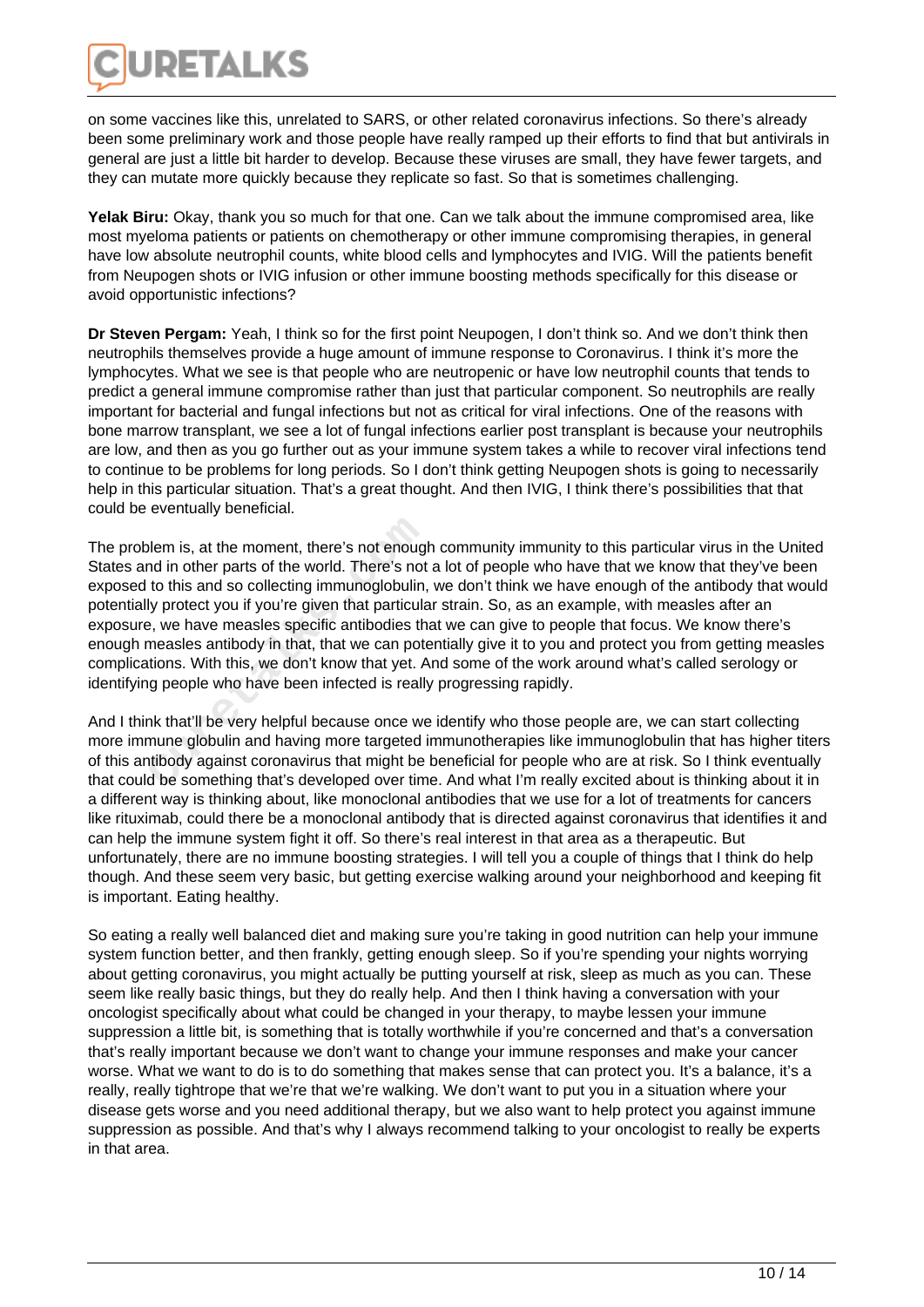

**Yelak Biru:** Excellent. Yeah, I will yield my last question I am thinking has been answered around telemedicine, home infusion and modifying treatments. So I understand there are more questions in the pipeline. So I will yield back my question.

**Priya:** So we have Dana Holmes dialing in. Dana, please ask your question.

**Dana Holmes:** Yes. Hi, Priya. Thank you so much. Hi, Dr. Pergam:. My name is Dana Holmes and I'm in New York City. I'm in the COVID epicenter of the United States right now. And I'll be honest with you, it's just been mind numbing what's been going on. With our current spread, I cannot help but believe that this virus was well rooted in New York City before that first confirmed case was reported in early March. Obviously, we're just not testing then. In your opinion, do you think that this is really just our first wave or might we see some relief as the warmer weather sets in? I'm hearing that could be a potential relief for us for at least a small portion of time.

**Dr Steven Pergam:** Yeah. I would love to give you a more optimistic response to that. I'm not sure if that's going to be true. I think first of all, I think you're right on your first point. I think Corona virus has likely been in New York for longer than expected. I mean, if you just think about travel patterns and how people move back and forth across the world, I mean, the fact that we had someone who'd been to Wuhan, China who ended up coming back to Seattle, or close to Seattle. It shows you that there's a ton of travel patterns. And actually, one of the direct flights from Wuhan is to, I believe, to JFK. So the assumption was it probably was introduced at some point in time with some mild infection. I think it probably has been in your community for longer than expected. It is an issue that we didn't have adequate testing and we didn't know I think everyone in New York was working really hard to change that but there were some issues in terms of how the testing was made available.

I know Governor Cuomo has really been instrumental and putting a real robust attack and trying to take this on. I know my colleagues who are in the centers in New York are working diligently to protect patients. So I think it's really important that there's a lot of work being done there. What worries me a little bit about the summer component to this and it may be true that maybe it lightens a little bit. But Peter Hotez, he's an expert and is actually from Texas Children's he's worked in vaccines, actually trying to look at coronavirus vaccines, has been a little bit skeptical that it's gonna be true. With a novel virus like this that spreads really well, we're really no one who has never seen, none of us have seen this before so all of us are at risk for getting it. It makes it easier to transmit. And sunlight can break down viruses a little better with UV rays. ian expected. It is an issue that we didn't<br>
e in New York was working really hard to<br>
ig was made available.<br>
Sovernor Cuomo has really been instrume<br>
w my colleagues who are in the centers in<br>
really important that there

But what we've seen is there's a lot of transmission going on in Florida and Florida it's 80 degrees now. And so I don't imagine that the summertime is going to be a period of relief, unfortunately, what I expect is that New York will peak at some point in time with a large amount of disease. And then there will be at some point in time, like all what we would call epidemic curves, they will start to come down as there's more community transmission, and there's more people that are previously infected, that have recovered, so that the transmission is harder for the virus.

**Dana:** But it's like a wildfire right now. It's really mind numbing, it's just incredibly mind numbing.

**Dr Steven Pergam:** And I think that, this is a virus that's really targeted towards places where there's lots of people together and the density is hard, because even if you want to do social distancing in New York, that's harder to do. And so I really empathize with you. So please be safe out there.

**Dana:** Yeah. Well, thank you. I have a question, you mentioned lymphopenia as a risk and I've also read that It's listed as a common lab value in COVID patients. Is it the virus, which is also causing this? Or is it the infected patients already just have this?

**Dr Steven Pergam:** Yeah, so I think it's probably both. So probably some people have lymphopenia because of their disease, and because of your inability, because you have low lymphocyte counts, and you're more at risk for getting this particular complication and leading to complicated disease. But I think for sure, we've seen this with other respiratory viruses that in normal people, not people that are with cancer is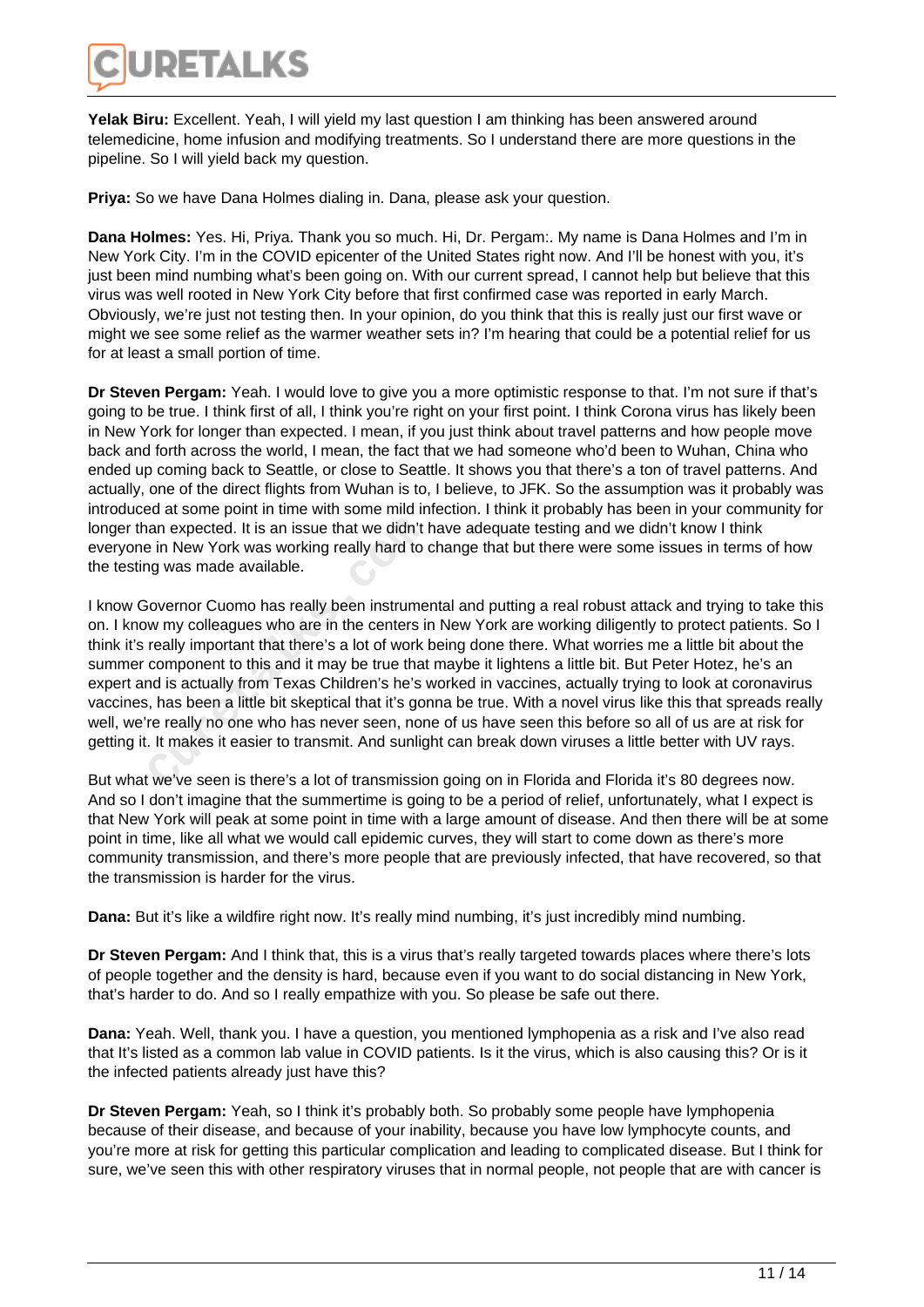

when their lymphocytes really dropped. It tells us that there's like a large component of viral infection that's being engaged in that and so some people think that is a predictor for the development of more complications. So lymphocyte counts that are low are often a predictor of this and typically mean you have a viral infection. So that's not surprising. So I think it's probably a combination of both.

**Dana:** And regarding the antibody process, do you believe that all COVID infected and recovered patients will develop them? Or will immunocompromised patients such as myeloma patients will develop a more limited antibody protective level?

**Dr Steven Pergam:** Yeah, we're trying to figure that out. Generally, when you look at things like the flu vaccine, you don't really get as good of a response to the flu vaccine. So my assumption is that your immune response to this virus will not quite be as good. But I don't know if that means that potentially you could get it multiple times in the season. I think that's probably less likely. But we don't know. And we actually don't know a ton about the immune response. Even in people that are normal hosts who recover this may be a virus that you get an immune response that's present for a period of time and then disappears. And then you're eligible to get it again the next season, similar to influenza.

I don't think it's gonna be exactly the same. I think it may be that some of these antibodies are not really visible. But if you re-expose someone, they increase, we just don't know. So that's an outstanding question. There's been some rumors that there is transmission that there's been people that have received this twice or gotten infected twice. But I haven't seen any real reports that indicate that that's true. These are all kind of word of mouth. And so until I see more data about that and I'm still pretty convinced that our immune systems are pretty smart, and they can develop immune responses to a virus like this. But we don't know. And I think that's something that'll be coming in the future. But I think that question about immunocompromised patients, my assumption is being your responses will not be as robust.

**Priya:** Thank you, Dana. Dr. Pergam and we have a few more questions from the audience. And we're almost at the end of the hour. But if you have a few more minutes, it'd be really helpful to just some quick responses, I'm not going to pick up questions that we've already covered on immunocompromised patients, multiple myeloma patients being immunocompromised, as well as healthcare regimens. What I'm going to ask is, from one of our audience members who's listening says, what medicines should we have if they become infected with the disease? of mouth. And so until I see more data ab<br>are pretty smart, and they can develop in<br>mk that's something that'll be coming in th<br>compromised patients, my assumption is<br>hank you, Dana. Dr. Pergam and we have<br>t the end of the

**Dr Steven Pergam:** Yeah, okay. That's a good question. So I think probably, if you are getting a fever, having Tylenol is great because if you're having a high fever, it's great to try to prevent you from developing and it's uncomfortable to have a fever for a long portion of the day. I think Tylenol is your best choice. There's a question about whether things like ibuprofen or other non-steroidal anti inflammatory drugs could cause more complications. I think the jury's still out about that a little bit. But I would probably focus on Tylenol if you can. And that's probably a good thing for your fever and to follow the directions that you don't take too much. Don't take it so that you can hide your fever all the time, because you want to know when your fever is gone. But if you're feeling feverish, and you take your temperature and it's up, make sure you tell your doctor and then you can take some Tylenol to help relieve the symptoms related to that fever.

Some people like to carry cough drops around, it can really help with the cough that might be associated with it. Some people who develop long coughs and a lot of complications after they've recovered, need something like an inhaler for something like albuterol that can help them with that sort of bronchitis that can develop after an infection like that. And then I think, for a lot of this is, it's mostly just things that make you feel better when you have a normal cold. So get a bunch of Kleenex in the house, have some wipes that you can wipe down and clean up spaces where you are. And if you have other symptoms related to this, talk to your doctor about what they can give you, that can help relieve some of those. But there's not a lot of great things, it's mostly symptomatic care more than anything else. So I think having a little Tylenol at home can be helpful. And whatever else makes you feel good when you have when you have a cold or flu.

One other real quick comment, people who do have medications that they get regularly, make sure you have enough of them at home. So what I do suggest to people who can't go out and get enough medications for a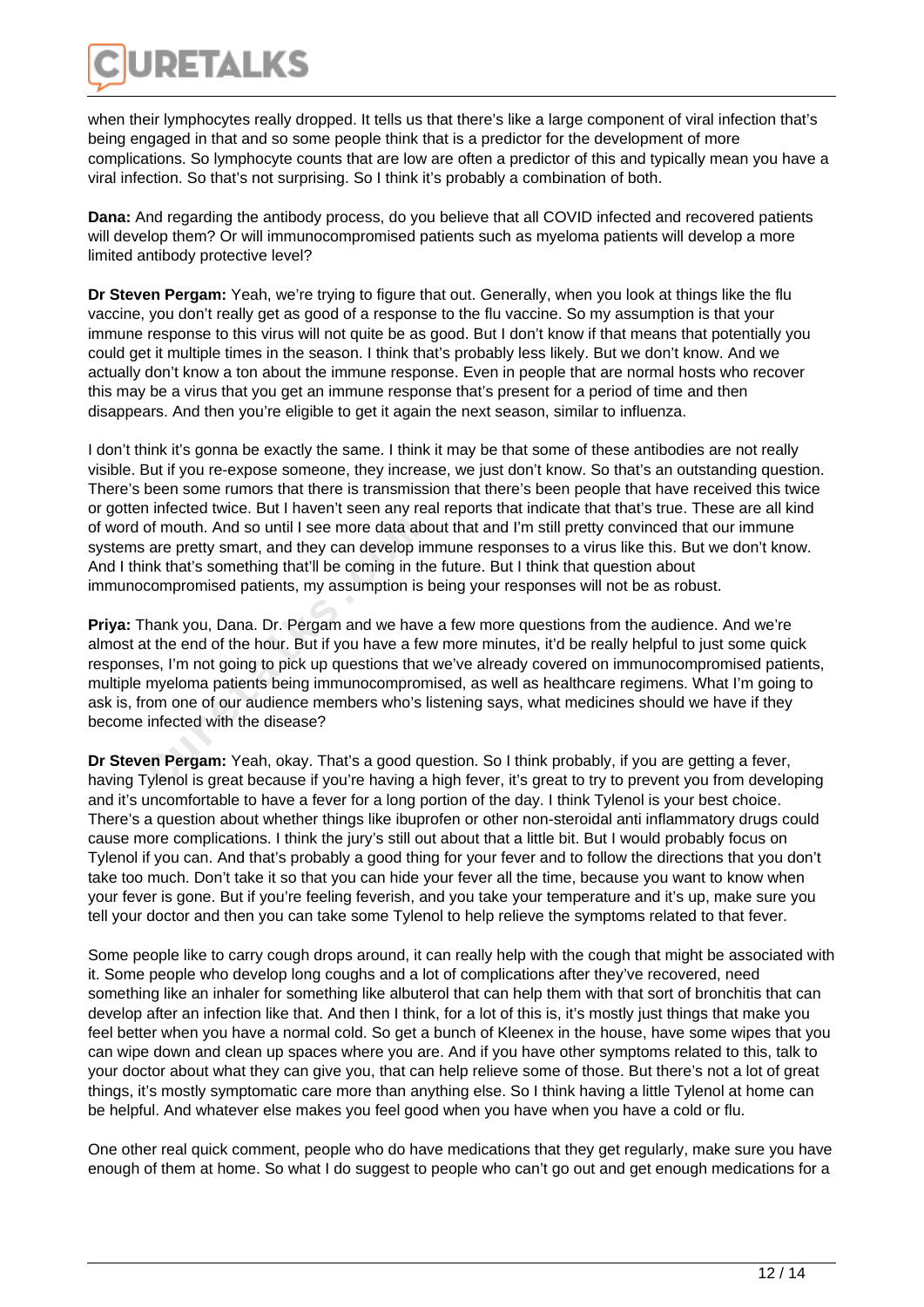

couple of months that they have them in stocks enough to go to the pharmacy. And that's often also helpful when you're ill that you can continue to take the medicines you need to for your treatment. It's also really important if you do develop symptoms, and you think you might have this to talk to your doctor about, should you stop some of those treatments for a short period of time, that can be really helpful, but making sure you have your own normal medicines can be really helpful, particularly if you have pain medications or things that you're using on a regular basis. Make sure you have enough because you don't want to have to go to the pharmacy when you're sick.

**Priya:** So as a follow up, like if you had contracted COVID and you're cured, do you think treatment should be continued for a couple of weeks until the new cases of corona starts to decline?

**Dr Steven Pergam:** So you're cured, should it continue? Should your treatment continue? We don't think so. I mean, I think if you're cured and the virus is resolved, I think we would stop therapy and we've had a number of those patients who've been treated and have come out on the other side and we've been able to either send them out of the ICU or they have recovered. And we wouldn't continue therapy at that point in time, there's no reason to. So what we would do is we would, still maintaining the way you were taking care of yourself at home, talk to your doctor about what you need to do for continued social distancing. Eventually, I hope when people start getting this, that we can check antibody responses and see what you look like on the other side of the infection, to see if you're really, if you've had a good adequate immune response, but I again, I'm not sure that we're going to have evidence that people are going to get infected multiple times. I think that seems less likely. We just don't know yet.

**Priya:** And thank you, Dr. Pergam. The next question is how or by what mechanism is a virus destroyed over time? And he says not without washing with soap and water and what temperatures if any destroys a virus?

**Dr Steven Pergam:** Yeah, so these are enveloped viruses. So they have like a fatty layer on the outside. So using soap and water is a great way to break them down so they can't survive. You can use alcohol and hand sanitizer as well, that works well. In terms of other things that break it down is time. So UV light over an extended period of time will break it down. And it doesn't survive well, it survives well on surfaces, but not for an extended period. So if you have something where it's been exposed, it can last on plastic for a little longer metal, some cardboard but, if you leave these things out for a day or so that usually is enough for the virus to not be able to survive. If you've got things like that, that you're worried might have had an exposure and if you wipe them down with things like bleach, and bleach mixes with water, and that can be sufficient to clean it. So any sort of standard antibacterial wipe will usually work pretty well to break down this virus. In terms of temperature when washing your hands doesn't really matter, I think it's really the friction and the soap. But do make sure you don't burn your hands, because I know a lot of new myeloma patients do get some neuropathy, so be careful about that. nd thank you, Dr. Pergam. The next ques<br>id he says not without washing with soap<br>**an Pergam:** Yeah, so these are envelope<br>ap and water is a great way to break then<br>intizer as well, that works well. In terms of<br>d period of

**Priya:** So Dr. Pergam, we did talk about clinical trials, right in the beginning. There is a follow up on that. What is available through compassionate use, are there and are these available in local hospitals?

**Dr Steven Pergam:** Well, Remdesivir was initially offered as a compassionate use, but they've removed that because they had so many requests. So it's only available by clinical trial, but they're working on getting a protocol open that you could open individual centers that would allow people to get that drug and that's just in process. There are agents some of these agents I talked about are already approved agents that were using, like chloroquine and hydrochloroquine that are available. But there are no other agents that I know right now that are available for compassionate use specifically. There are People that are working on these immune sera that could be given this passive transfer. So that is ongoing work and I think will eventually become available as well. But at the moment, there are no other compassionate use trials that I'm aware of.

**Priya:** Thank you, Dr. Pergam. And I think I'm going to wrap up with that one. And thank you very much for your time and the extra time too. Gary, Jack, Cindy and Yelak – thanks for participating. On March 11, the World Health Organization officially designated the novel Coronavirus outbreak as a pandemic, defined as a worldwide spread of a new disease such a declaration. This was the first to be made since 2009 when H1N1